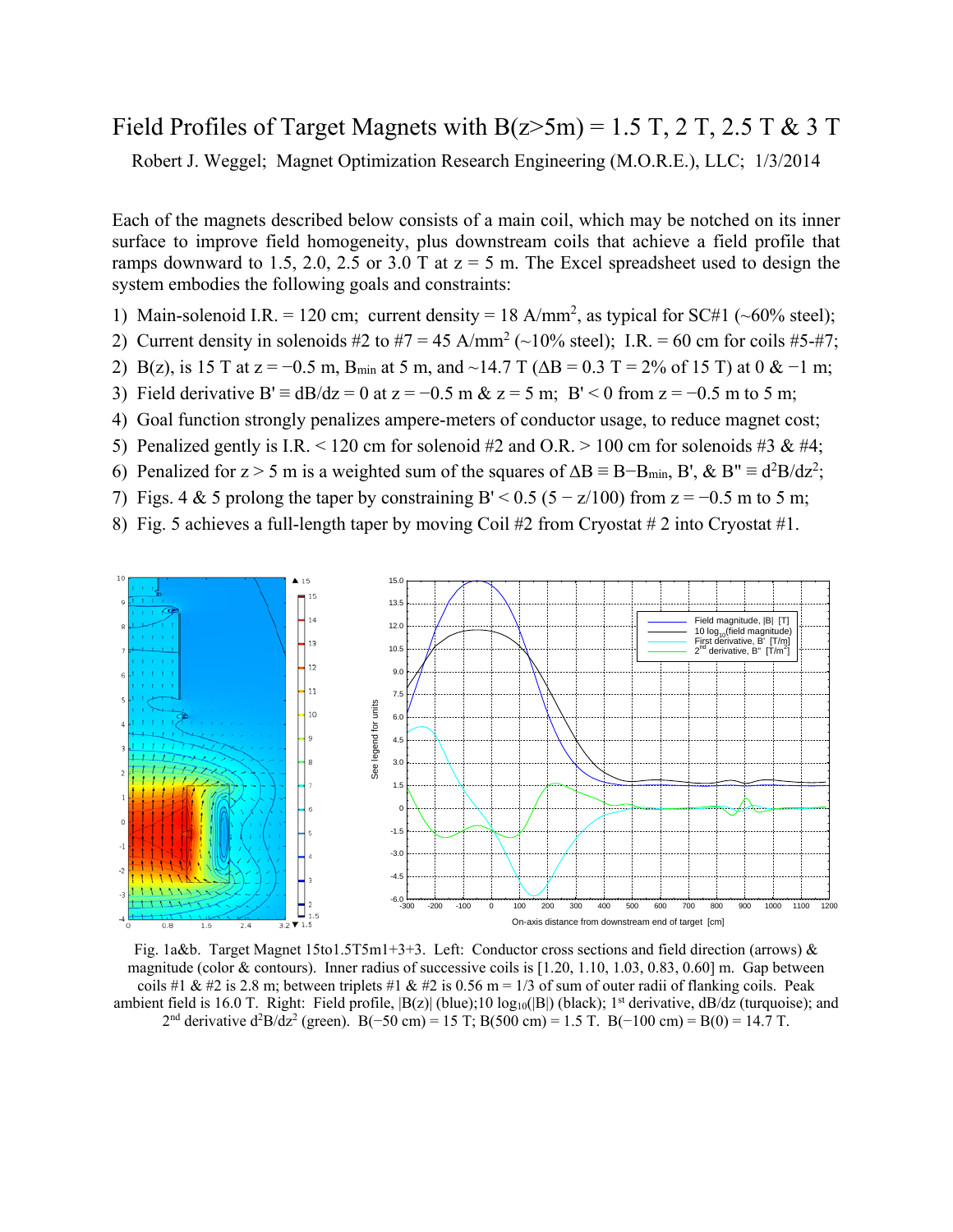

On-axis distance from downstream end of target [cm]<br>Fig. 2a&b. On-axis field profile,  $|B(z)|$  (blue);10  $log_{10}(|B|)$  (black); dB/dz (turquoise); & d<sup>2</sup>B/dz<sup>2</sup> (green) of target magnets with B(−100 cm) = B(0) = 14.7 T and B = B<sub>min</sub> at z = 500 cm. Left: B<sub>min</sub> = 2 T. Right: B<sub>min</sub> = 2.5 T.

Figure 3 compares the field profiles of the target magnets in Figs. 1 & 2 and also one with  $B_{min}$  = 3 T. Only for  $B_{\text{min}} = 1.5$  T does the field profile extend nearly to  $z = 5$  m; the other field profiles reach their asymptotic values prematurely, at  $\sim$ 4.2 m,  $\sim$ 3.8 m and 3.5 m, respectively.



Fig. 3: On-axis field profiles of target magnets as in Figs. 1 & 2, with  $B_{min} = 1.5$  to 3 T. Upper set of curves is  $B(z)$ ; lower set is  $\Delta B/B_{min}$ .

One can prolong the taper by requiring that each field profile rapidly acquire a significant downward slope upstream of 5 m. Figure 4 introduces the constraint  $-dB/dz \geq \frac{1}{2}(5-z)$  T/m throughout the range  $2.5 \le z \le 5$  m.

To achieve the full-length taper of Fig. 5 requires transforming the upstream coil of Cryostat # 2 into the downstream coil of Cryostat #1. The gap between cryostats shrinks from  $\sim$ 2.8 m to 1.04-1.10 m, which is one-third the sum of the maximum coil outer radius in each cryostat.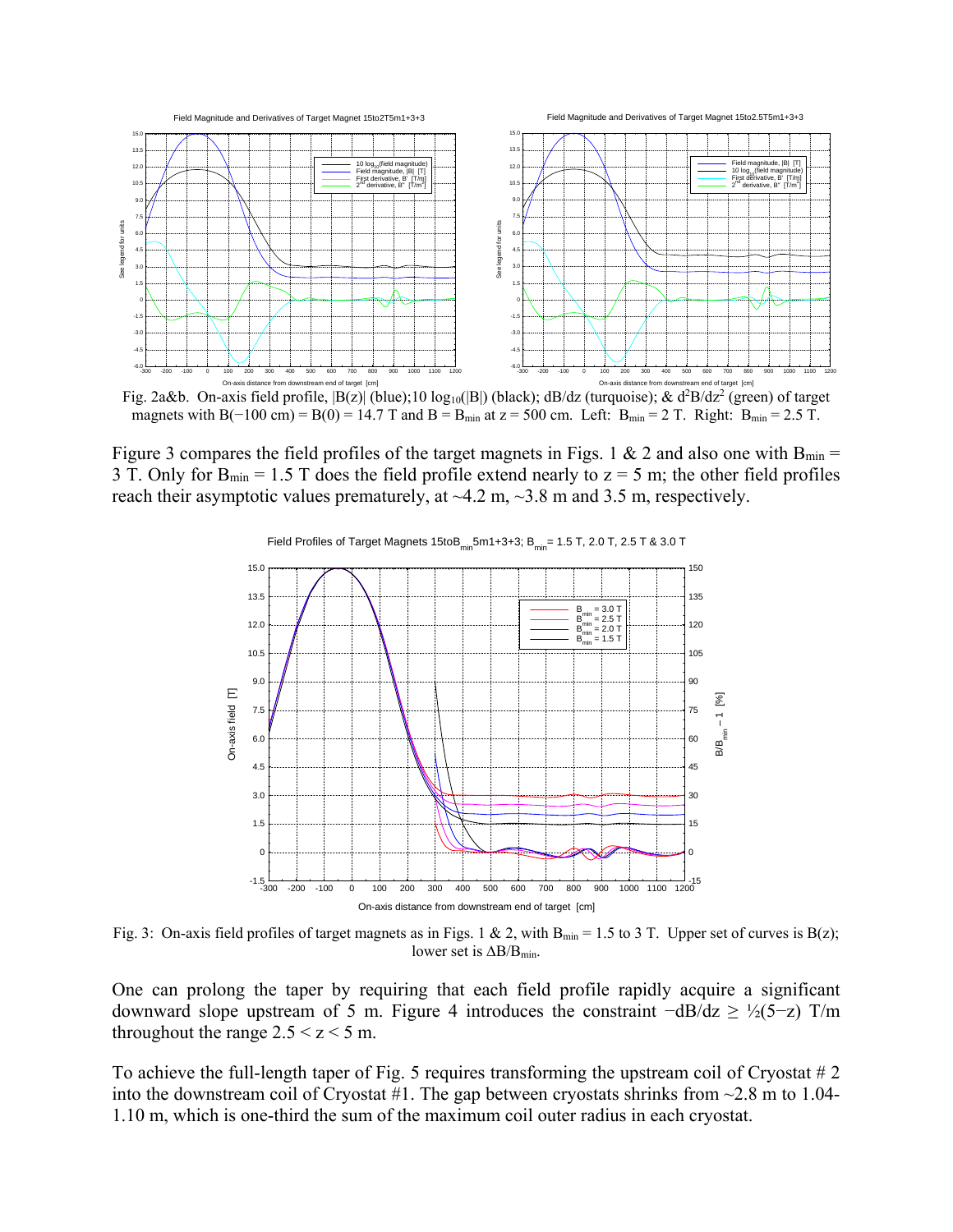

Fig. 4: On-axis field profiles that prolong the taper by requiring −dB/dz ≥ ½(5−z) T/m for 2.5 < z < 5 m. Upper set of curves is B(z); lower set is ∆B/Bmin.



Field Profiles of Full-Taper Target Magnets 15to $B_{min}$ 5m2+2+3;  $B_{min}$ = 1.5 to 3.0 T

Fig. 5: On-axis field profiles of full-taper Target Magnets with  $-dB/dz \geq \frac{1}{2}(5-z)$  T/m and  $d^2B/dz^2 \geq 0$  for  $2 \leq z \leq 5$ m, and two coils in each of Cryostats #1 and #2. Upper set of curves is B(z); lower set is  $\Delta B/B_{min}$ .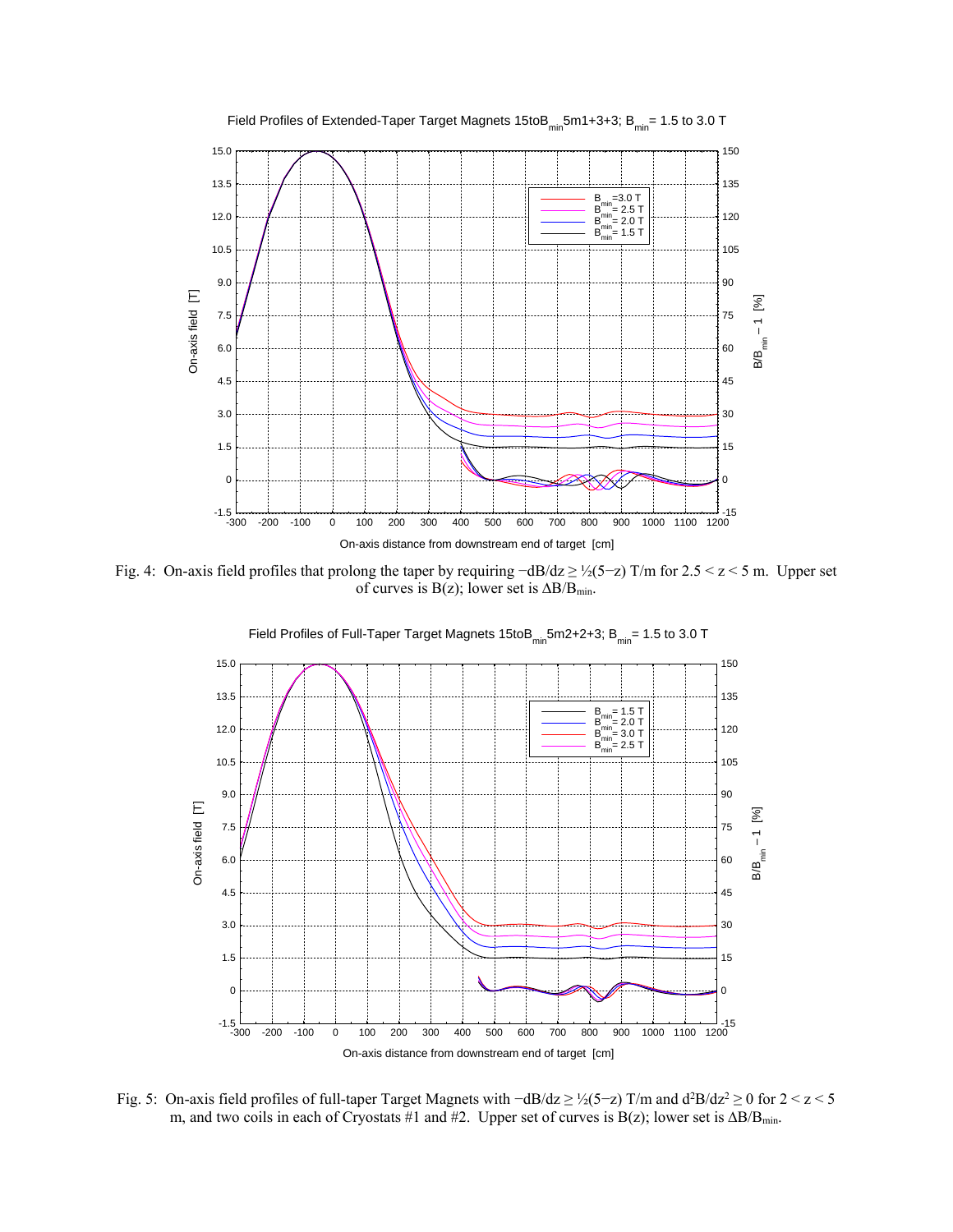

Fig. 6a&b. Conductor cross sections and field direction (arrows) & magnitude (color & contours). Left: Target Magnet  $15\text{to}2T5\text{m}1+3+3$  (Fig. 4, blue curve); I.R. of successive coils is [1.20, 1.02, 1.14, 0.84, 0.60] m; gap between coils #1 & #2 is 2.25 m. Right: Target Magnet 15to2T5m2+2+3 (Fig. 5, blue); I.R. of coils is [1.20, 1.10, 1.02, 0.81, 0.60] m; gap between coils #2 & #3 is 1.04 m = 1/3 of sum of max. coil outer radii in flanking cryostats.

Figure 7 plots the on-axis field profile of a magnet similar to that in Fig. 6a but with just a single coil from  $z = 5.23$  m to 20 m. Also plotted are three curve fits of progressively greater simplicity. The blue-curve magnet employs twelve fitting parameters: the radius, upstream end, downstream end, and current-per-unit-length of each of three current-sheet solenoids. Its field profile duplicates that of the fitted curve so accurately as to mask it.

The magenta-curve magnet employs only three parameters: the level of energization of a thickwalled solenoid flanking the target region, plus two current sheets downstream. The parameters of the thick-walled solenoid are: current density =  $18.086$  A/mm<sup>2</sup>, I.R. =  $120$  cm; O.R. =  $208$ cm; upstream end = −235 cm; and downstream end = 134 cm. The current sheets each have a radius of 1 m; the upstream one carries 9,957 A/mm and extends from 3 m to 5 m; the downstream one carries 15,616 A/mm and extends from 5.2 m to 20 m. With only three parameters,  $B(z=-50cm)$  is not exactly zero.

The red-curve magnet consolidates its current sheets. Its solenoid carries  $18.077$  A/mm<sup>2</sup>; its current sheet, 12,220 A/mm. With only two parameters, B'(5m) differs somewhat from zero. Also, B(5m) is slightly greater than 2 T, so that B(z) does not fall too far below 2 T for  $z > 5$  m.